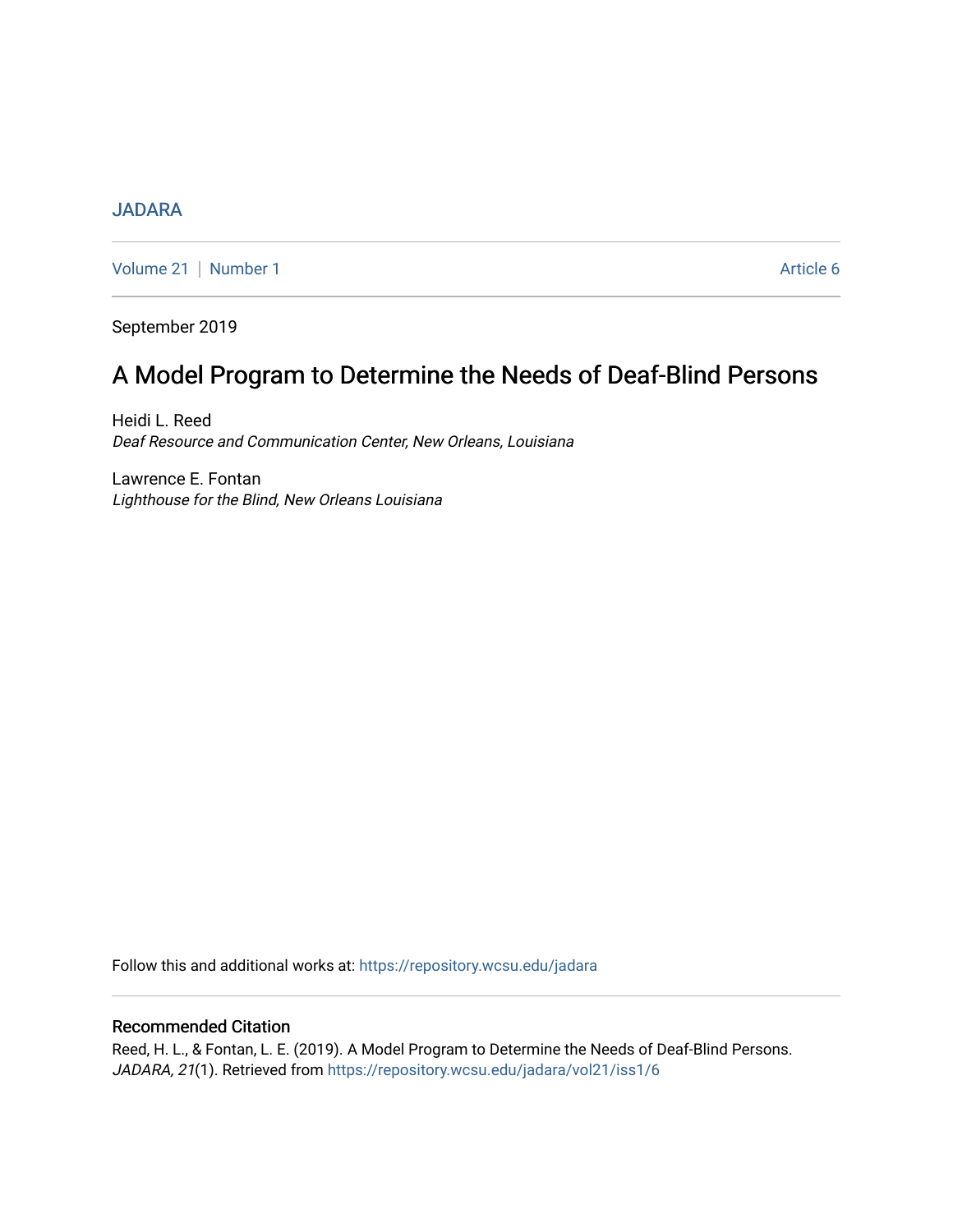## A MODEL PROGRAM TO DETERMINE THE NEEDS OF DEAF-BLIND PERSONS

### Heidi L. Reed Deaf Resource and Communication Center 721 St. Ferdinand Street New Orleans, LA 70117

### and Lawrence E. Fontan Lighthouse For The Blind New Orleans, LA 70118

The Deaf Resource and Communication Center, together with the Lighthouse for the Blind in New Orleans, prepared a program to enable deaf-blind persons to investigate techniques for increased community participa tion. With cooperation from the Independent Living Center and the Louisiana Acadiana Deaf-Blind Citizens, this program became a course titled "Successful Self-Reliance - Mak ing the Most of Yourself."

The first step was to identify deaf-blind per sons residing in the metropolitan New Orleans area. It was determined that there were twenty individuals who were deaf and blind or signific antly visually impaired and whose primary means of communication was American Sign Language. These individuals were informed of the course and invited to participate.

The Deaf Resource and Communication Center then provided in-service training to pre pare Lighthouse staff members for serving deafblind persons. Instruction included proper use of sign language interpreters. Blind staff mem bers experienced by touch the process of com municating through American Sign Language.

Jointly, the Lighthouse and the Deaf Re source and Communication Center devised a pre-test questionnaire to determine partici pants' knowledge of specific areas including mobility. Braille, living skills, resources, and coping procedures. This test was repeated at the end of the six weekly seminars to gauge progress made.

The Lighthouse provided both location and basic training staff to conduct classes in mobil ity, Braille, and living skills. The Independent Living Center handled the topic of resources. The Louisiana Acadiana Deaf-Blind Citizens dealt with the topic of coping and problem sol ving skills. All class materials were provided in large print or Braille format prepared by the Lighthouse.

Deaf-blind participants received one-toone, in-hand American Sign Language inter preting. Voice interpreters were provided for blind Lighthouse staff members. Everyone, therefore, had total communication access. Some of the one-to-one interpreters were deaf persons, a system that offered the addi tional benefit of interaction between deaf and deaf-blind persons. These interpreters were provided by the Deaf Resource and Communi cation Center through an Adult Education grant for the State of Louisiana, Department of Edu cation.

This project involved six weekly seminars ap proximately 90 minutes in length. In addition to the above mentioned topics, participants dis covered Braille, Braille writers, slate and stylus. Braille labelers, and tactily marked appliances for cooking, etc. Question and answer sessions were provided near the end of each class throughout which participants learned to make full use of sign language interpreters within group discussions. A coffee social was held after each session, providing a great deal of interac tion and sharing among all participants.

A maximum of five deaf-blind persons partici pated in this pilot program. Their interest and enthusiasm was most encouraging and gratify ing. Factors reducing participation are believed to be lack of transportation combined with re luctance on the part of deaf-blind individuals to participate in community activities which are typically communication inaccessible to deafblind persons.

Where do we go from here? Plans are being made to offer the program again in the fall, and to offer follow-up classes in the specific areas indicated on pre- and post-test questionnaires. There was interest in all topics with two areas of special note: Class activities found to be most helpful were sessions on mobility and sharing coping experiences.

16